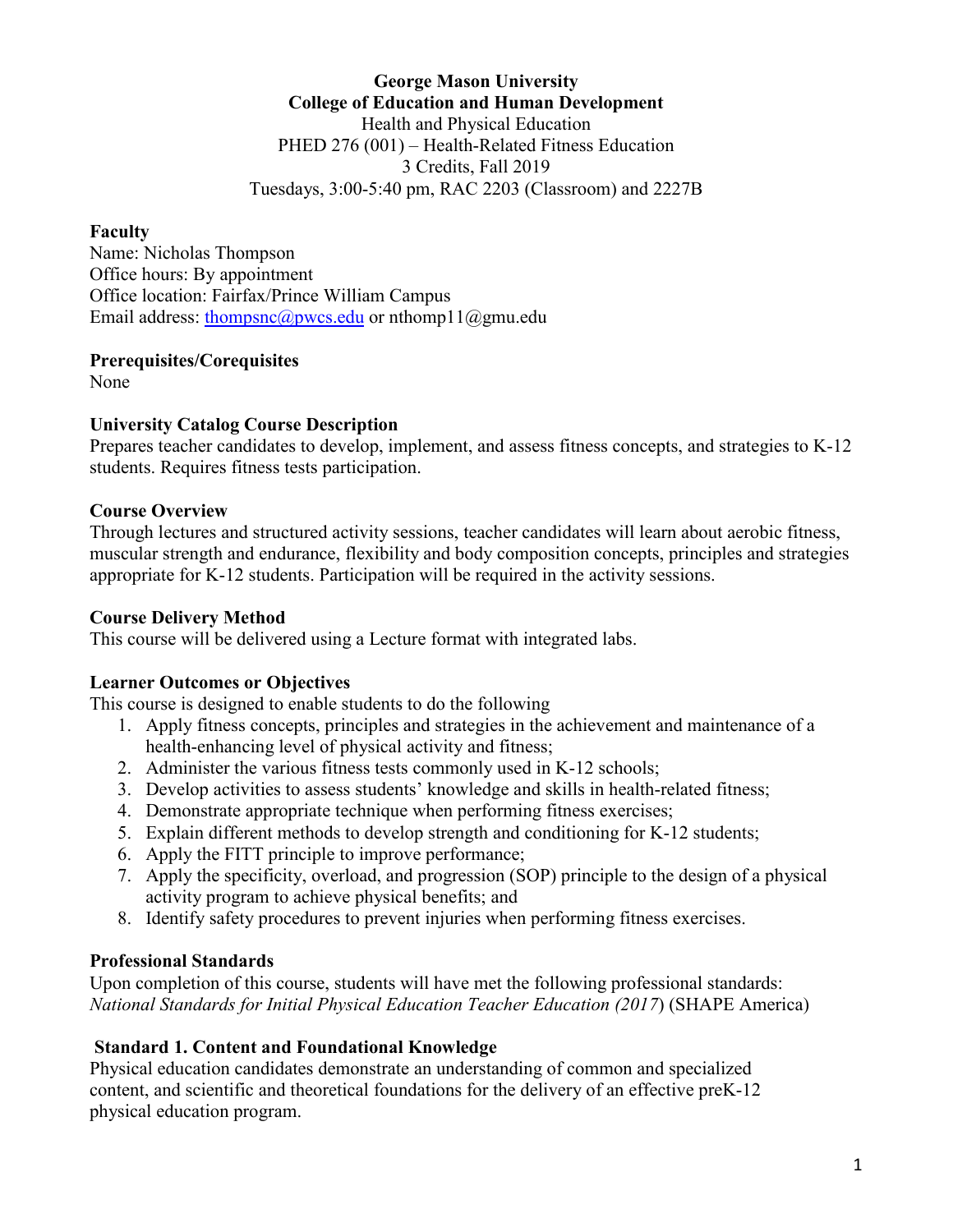### **Standard 2. Skillfulness and Health-Related Fitness**

Physical education candidates are physically literate individuals who can demonstrate skillful performance in physical education content areas and health-enhancing levels of fitness.

# **Required Texts**

Thygerson A.L., Thygerson, S. M. (2019). *Fit to be well essential concepts* (5th ed). Burlington, MA: Jones & Bartlett Learning.

Suggested readings

Ayers, S. F., & Sariscsany, M. J. (2011). *Physical education for lifelong fitness: The physical best teacher's guide* (3rd Ed.). Champaign, IL: Human Kinetics.

# **Course Performance Evaluation**

Students are expected to submit all assignments on time in the manner outlined by the instructor (e.g., Blackboard, or hard copy as requested).

## **Assignments and Examinations**

## **Fitness Assessments 10%**

Working individually and in partners, students will participate and properly assess each other's vital signs, body composition, cardiorespiratory endurance, muscular endurance, muscular strength and flexibility using the Fitnessgram and other tests commonly used in K-12 schools. Students will participate in a pre and posttest.

## **Skill Assessment Assignment 10%**

Students will create and present an appropriate teaching tool and assessment to use in a gymnasium setting to teach and evaluate a functional exercise.

## **C-SPAP School Assessment 10%**

Students will choose one component of the C-SPAP model and create a plan to help a school improve in this area of need.

## **Nutrition log and Analysis 10%**

Students will record everything they eat and drink for one week using a nutritional app. They will then perform an analysis based on the information gathered.

# **Presentation 20%**

Students will present an assigned topic related to health-related fitness development. The presentation must include a theoretical and practical component and present examples of activities and projects/assignments appropriate for all levels (elementary, middle and high school).

# **Weekly Health/Fitness Assignments 20%**

Students will complete weekly assignments both in the classroom and/or practical fitness related to the textbook and fitness-health science in action worksheets.

# **Final Exam 20%**

The final exam will cover material from weeks 1-12.

# • **Other Requirements**

Attendance and Satisfactory Participation:

Everyone is personally responsible for punctually attending each class. The interaction between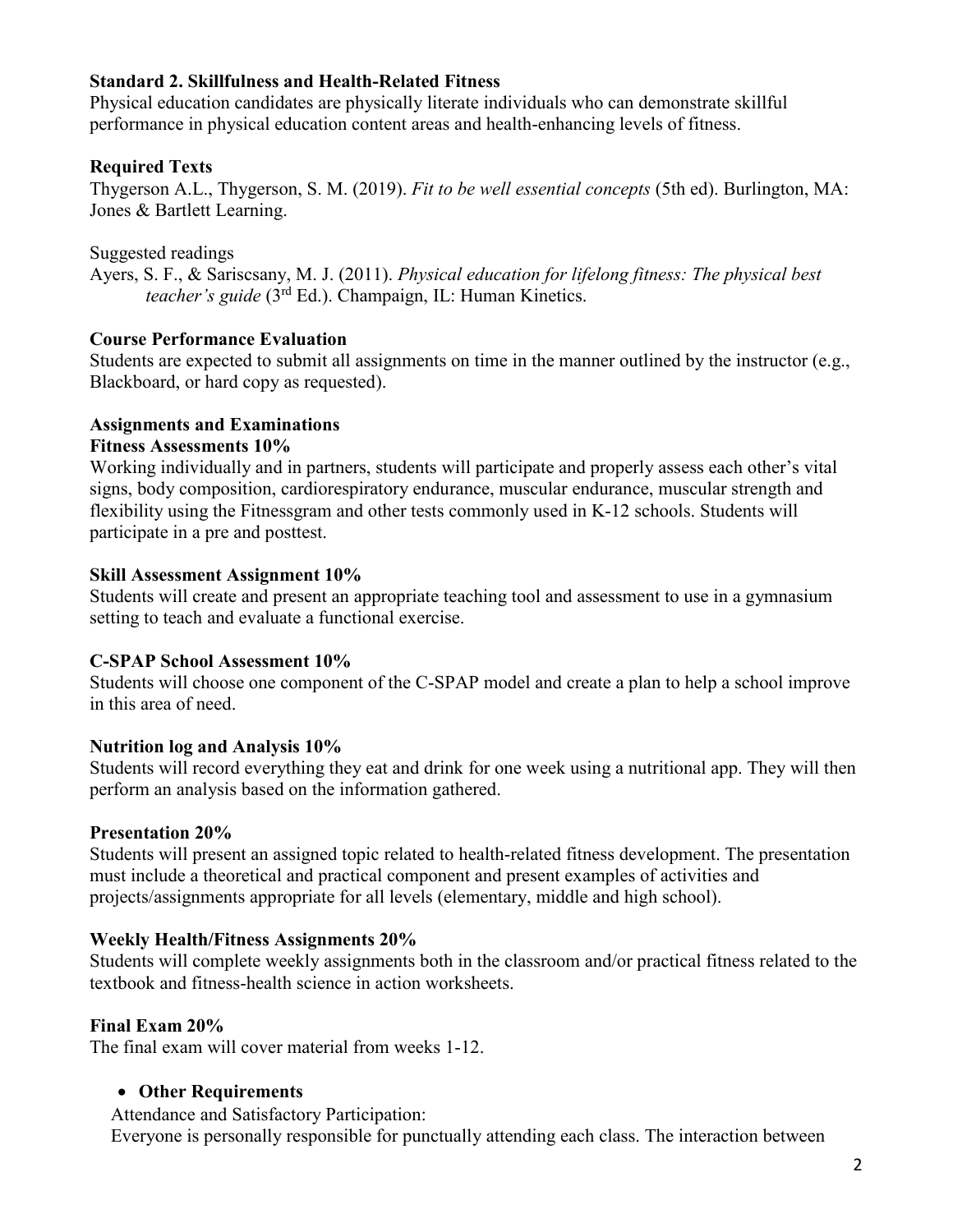instructor and students in conjunction with skill practice is crucial to students' success in this course.

• In accordance with the GMU Attendance Policies (University catalog, 2004-2005 p.33), "Students are expected to attend the class periods of the courses for which they register. Inclass participation is important to the individual student and to the class as a whole. Because class participation may be a factor in grading, instructors may use absence, tardiness or early departure as de facto evidence of non-participation."

#### **The following scale will be used:**

- o One (1) absence is permitted
- $\circ$  Two (2) "tardies"\*= 1 absence
- $\circ$  Two (2) "early departures"\* = 1 absence
- $\circ$  2 absences = 10 points off overall grade
- $\circ$  3 absences or more = 15+ points off overall grade

\*Attendance is taken within 5 minutes of the start of class. A student will be considered late once attendance has been taken. Leaving more than 15 minutes before the end of the class will be considered an early departure.

## Student Conduct

All students will be held accountable for misconduct in the classroom and fitness facility. Students are also expected to follow academic integrity standards as stated in the Student Handbook. Not adhering to these policies may result in a deduction from final grade and possible referral to the dean.

#### Cell Phones- TURN VOLUME OFF

The use of a cell phone and other non-essential electronic devices will not be permitted during class time. Please turn the sound OFF!

### • **Course Performance Evaluation Weighting**

| <b>Fitness Assessment</b>         | 10% |
|-----------------------------------|-----|
| Skill Assessment Assignment       | 10% |
| C-SPAP School Assessment          | 10% |
| Nutrition Log and Analysis        | 10% |
| Lesson Plans & Presentation       | 20% |
| Weekly Health/Fitness Assignments | 20% |
| Final Exam                        | 20% |
|                                   |     |

#### • **Grading Policies (in %)**

| $B+=88-89$<br>$A = 94 - 100$<br>$A = 90 - 93$<br>$B = 84 - 87$<br>$B = 80 - 83$ | $C = 74 - 77$<br>$C = 70 - 73$ | $F = 0 - 59$ |
|---------------------------------------------------------------------------------|--------------------------------|--------------|
|                                                                                 |                                |              |

#### **Professional Dispositions**

Students are expected to exhibit professional behaviors and dispositions at all times. See <https://cehd.gmu.edu/students/polices-procedures/>

#### **Core Values Commitment**

The College of Education and Human Development is committed to collaboration, ethical leadership, innovation, research-based practice, and social justice. Students are expected to adhere to these principles: http://cehd.gmu.edu/values/.

#### **GMU Policies and Resources for Students**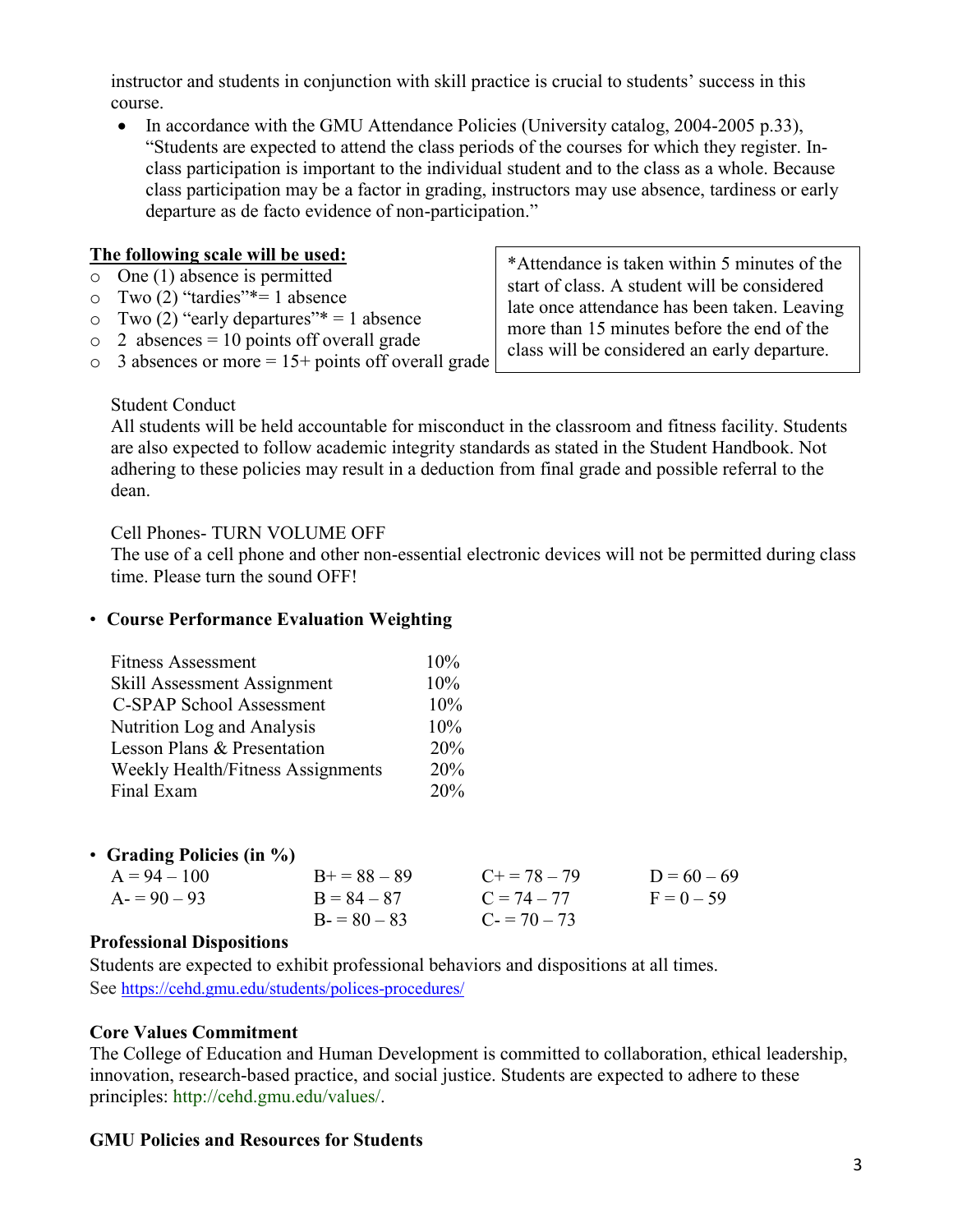## *Policies*

- Students must adhere to the guidelines of the University Honor Code (see http://oai.gmu.edu/themason-honor-code/).
- Students must follow the university policy for Responsible Use of Computing (see http://universitypolicy.gmu.edu/policies/responsible-use-of-computing/).
- Students are responsible for the content of university communications sent to their Mason email account and are required to activate their account and check it regularly. All communication from the university, college, school, and program will be sent to students **solely** through their Mason email account.
- Students with disabilities who seek accommodations in a course must be registered with George Mason University Disability Services. Approved accommodations will begin at the time the written letter from Disability Services is received by the instructor (see http://ods.gmu.edu/).
- Students must follow the university policy stating that all sound emitting devices shall be silenced during class unless otherwise authorized by the instructor.
- Students must silence all sound emitting devices during class unless otherwise authorized by the instructor

## *Campus Resources*

- Support for submission of assignments to Tk20 should be directed to [tk20help@gmu.edu](mailto:tk20help@gmu.edu) or [https://cehd.gmu.edu/aero/tk20.](https://cehd.gmu.edu/aero/tk20) Questions or concerns regarding use of Blackboard should be directed to [http://coursessupport.gmu.edu/.](http://coursessupport.gmu.edu/)
- For information on student support resources on campus, see [https://ctfe.gmu.edu/teaching/student-support](https://ctfe.gmu.edu/teaching/student-support-resources-on-campus)[resources-on-campus](https://ctfe.gmu.edu/teaching/student-support-resources-on-campus)

**For additional information on the College of Education and Human Development, please visit our website <https://cehd.gmu.edu/students/> .**